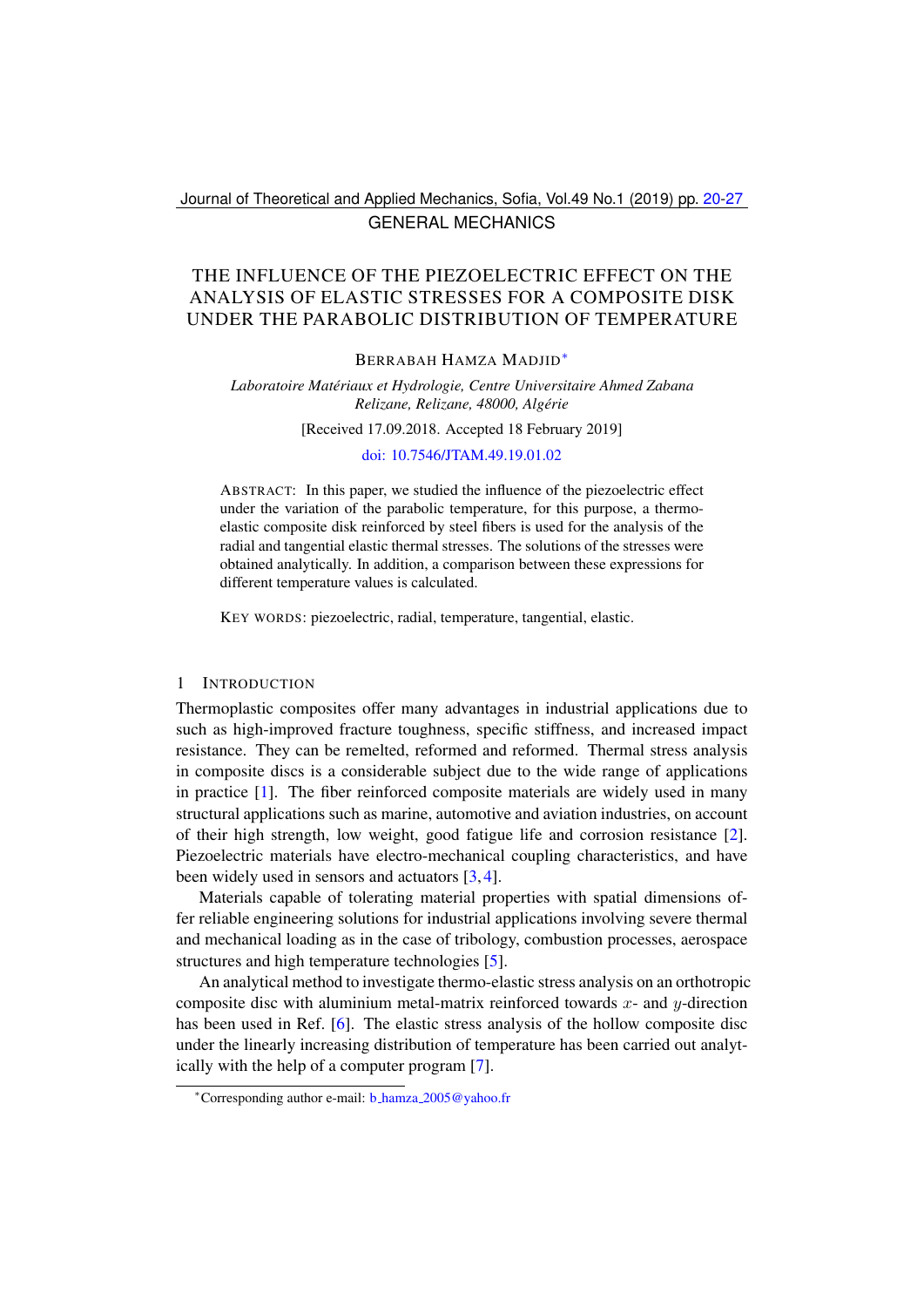The experimental and theoretical study of dielectric, piezoelectric and mechanical properties of these materials is performed in our laboratories, using various methods, including interferometric method, operating in a wide temperature range [\[8\]](#page-7-8).

The variation of the elastic thermal stresses with the presence of the piezoelectric effect was analysed under a parabolic temperature loading for different values of  $(r)$ for a thermoplastic composite disc. direct was analysed and c a parabolic temperature form.



Fig. 1. Structure of the piezoelectric composite disc. Fig. 1. Structure of the piezoelectric composite disc.

 $\frac{1}{\sqrt{1-\frac{1}{\sqrt{1-\frac{1}{\sqrt{1-\frac{1}{\sqrt{1-\frac{1}{\sqrt{1-\frac{1}{\sqrt{1-\frac{1}{\sqrt{1-\frac{1}{\sqrt{1-\frac{1}{\sqrt{1-\frac{1}{\sqrt{1-\frac{1}{\sqrt{1-\frac{1}{\sqrt{1-\frac{1}{\sqrt{1-\frac{1}{\sqrt{1-\frac{1}{\sqrt{1-\frac{1}{\sqrt{1-\frac{1}{\sqrt{1-\frac{1}{\sqrt{1-\frac{1}{\sqrt{1-\frac{1}{\sqrt{1-\frac{1}{\sqrt{1-\frac{1}{\sqrt{1-\frac{1}{\sqrt{1-\frac{1}{\sqrt{1-\frac{1$ tion of a parabolic temperature is expressed as follows: The stress-strain relationship for a piezoelectric composite disk under the varia-

<span id="page-1-0"></span>(1) 
$$
\varepsilon_r = \frac{1}{E_r} \sigma_r - \frac{v_{r\theta}}{E_{\theta}} \sigma_{\theta} + \alpha_r T,
$$

<span id="page-1-1"></span>(2) 
$$
\varepsilon_{\theta} = \frac{\upsilon_{r\theta}}{E_{\theta}} \sigma_{r} - \frac{1}{E_{\theta}} \sigma_{\theta} + \alpha_{\theta} T,
$$

where

where:  $\sigma_r$  – the radial stress;

 $\sigma_{\theta}$  – the tangential stress;

 $\varepsilon_r$  – the radial strain;

 $\varepsilon_{\theta}$  – the tangential strain;

 $\alpha_r$  – the thermal expansion coefficients in the radial direction;

 $\alpha_{\theta}$  – the thermal expansion coefficients in the tangential direction;

 $E_r$  – modulus of elasticity in the radial direction;

 $E_{\theta}$  – modulus of elasticity in the tangential direction.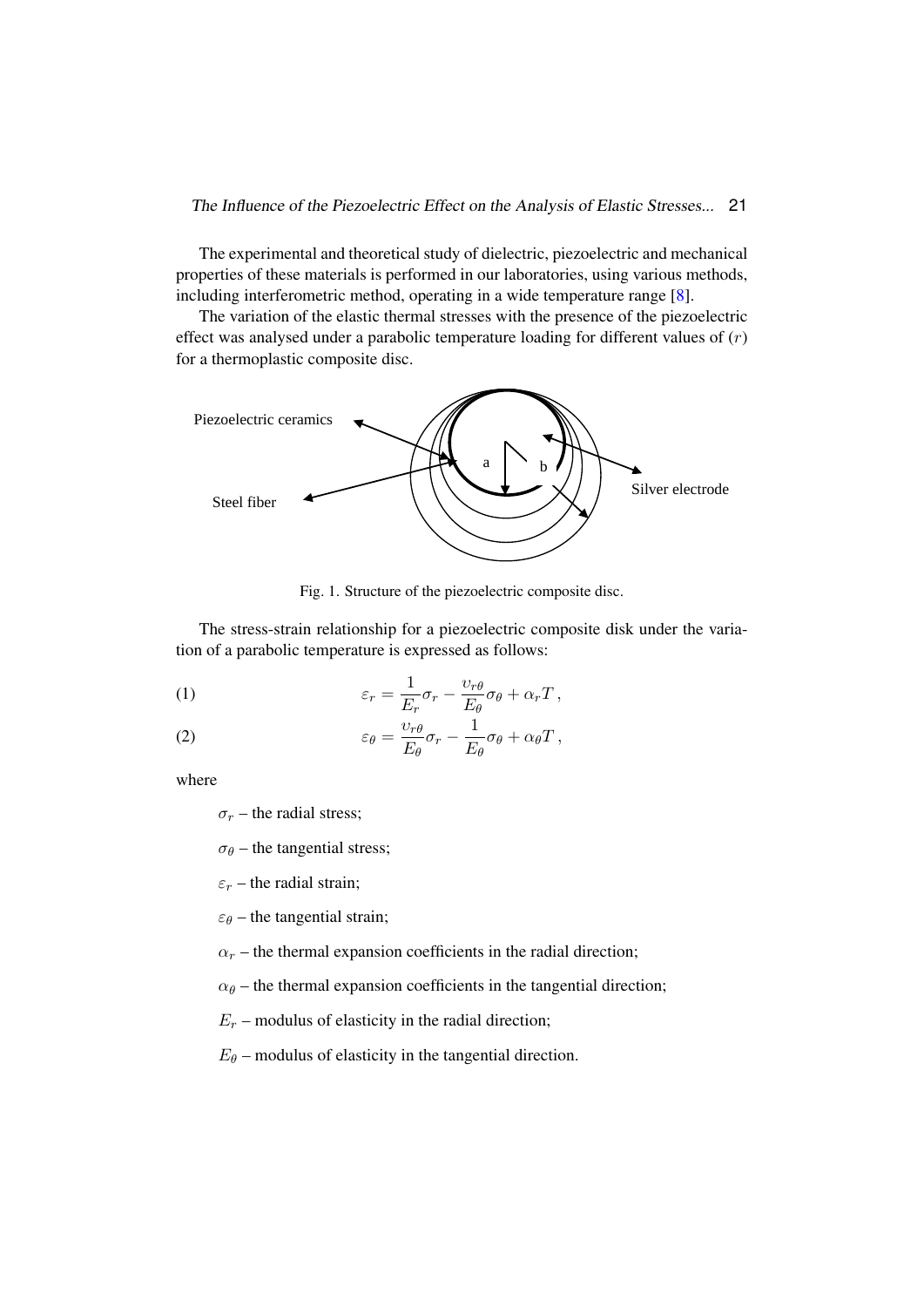## 22 Berrabah Hamza Madjid

The equation of equilibrium and the relation between deformations is written as follows:

(3) 
$$
r\frac{\partial \sigma_r}{\partial r} + \sigma_r - \sigma_\theta = 0,
$$

<span id="page-2-2"></span>(4) 
$$
\varepsilon_r = \varepsilon_\theta + r \frac{\partial \varepsilon_r}{\partial r} + d_{31} E_3.
$$

For the two stresses a certain function is used to determine the differential equation:

<span id="page-2-0"></span>
$$
\sigma_r = \frac{F}{r},
$$

<span id="page-2-1"></span>(6) 
$$
\sigma_{\theta} = \frac{\partial F}{\partial r}.
$$

Using equations  $(1)$ ,  $(2)$ ,  $(5)$ , and  $(6)$  and substituting in  $(4)$  we obtain

(7) 
$$
\frac{1}{E_r} \frac{F}{r} + \frac{\upsilon_{r\theta}}{E_{\theta}} \frac{\partial F}{\partial r} + \alpha_r T = \frac{\upsilon_{r\theta}}{E_{\theta}} \frac{F}{r} + \frac{1}{E_{\theta}} \frac{\partial F}{\partial r} + \alpha_{\theta} T + \frac{\upsilon_{r\theta}}{E_{\theta}} \frac{\partial F}{\partial r} + \frac{r}{E_{\theta}} \frac{\partial^2 F}{\partial r^2} + r \alpha_{\theta} \frac{\partial T}{\partial r} + d_{31} E_3.
$$

Another way,

$$
(8) \frac{r^2}{E_{\theta}} \frac{\partial^2 F}{\partial r^2} + \frac{r}{E_{\theta}} \frac{\partial F}{\partial r} + \left(\frac{v_{r\theta}}{E_{\theta}} - \frac{1}{E_r}\right) F = -r^2 \alpha_{\theta} \frac{\partial T}{\partial r} + (r\alpha_r - r\alpha_{\theta})T - d_{31}E_3.
$$

In this study the formula of parabolic variation of temperature is given by

(9) 
$$
T = \frac{T_i}{(b^2 - a^2)} (b^2 - r^2) .
$$

The differential equation of function  $F$  is written as follows:

(10) 
$$
\frac{r^2}{E_{\theta}} \frac{\partial^2 F}{\partial r^2} + \frac{r}{E_{\theta}} \frac{\partial F}{\partial r} + \left(\frac{\nu_{r\theta}}{E_{\theta}} - \frac{1}{E_r}\right) F
$$
  
= 
$$
\left(-2r^3 \frac{\alpha_{\theta}}{(b^2 - a^2)} - \frac{(r\alpha_r - r\alpha_{\theta})(b^2 - r^2)}{(b^2 - a^2)}\right) T + d_{31} E_3.
$$

Another way to reduce this equation

(11) 
$$
r^2 \frac{\partial^2 F}{\partial r^2} + r \frac{\partial F}{\partial r} + \left(v_{r\theta} - \frac{E_{\theta}}{E_r}\right) F + L_1 T + E_{\theta} d_{31} E_3,
$$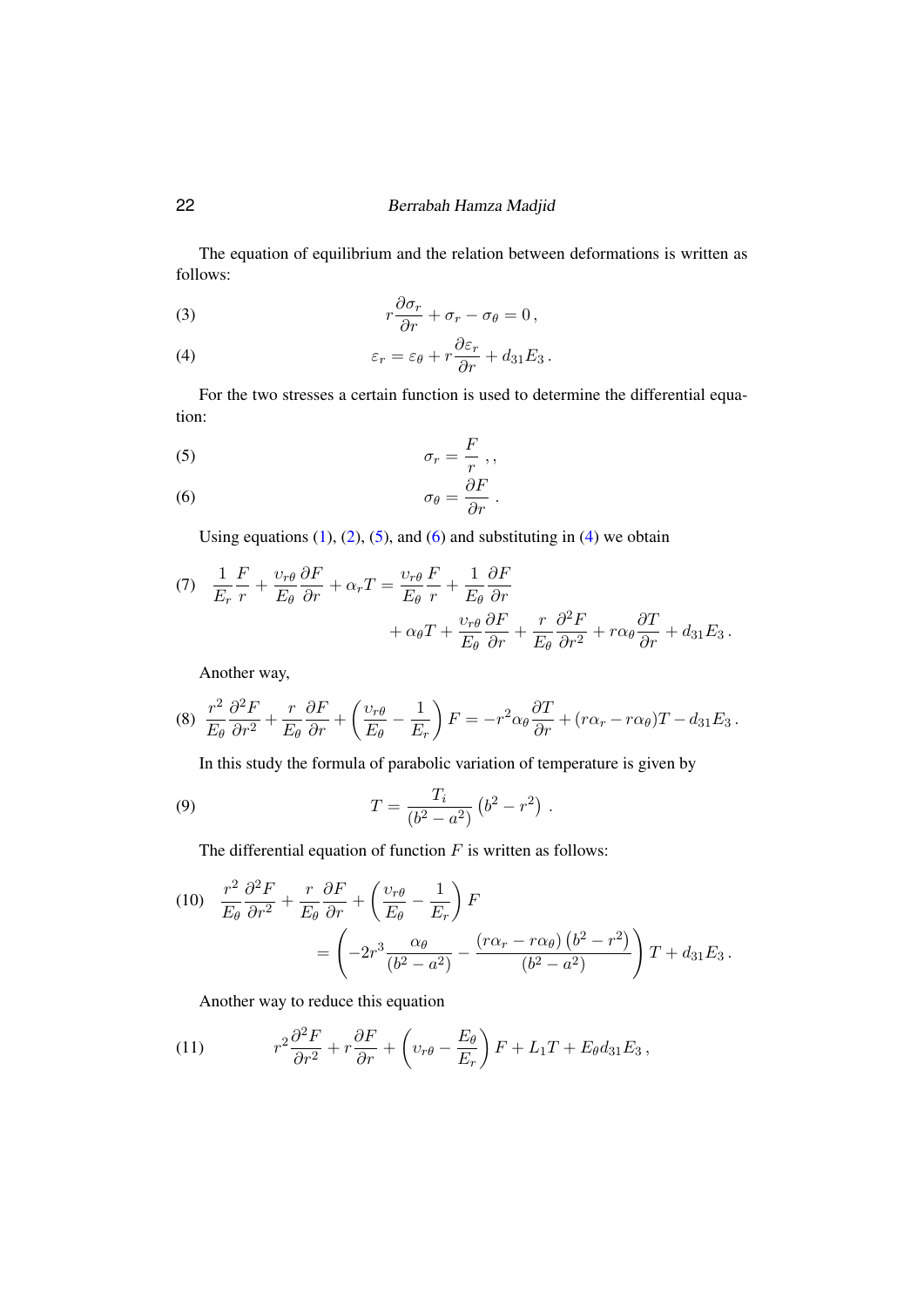where

(12) 
$$
L_1 = \left(-3\frac{E_{\theta}\alpha_{\theta}}{(b^2 - a^2)} + \frac{E_{\theta}\alpha_r}{(b^2 - a^2)}\right)r^3 + \left(\frac{E_{\theta}\alpha_r b^2}{(b^2 - a^2)} + \frac{E_{\theta}\alpha_{\theta}b^2}{(b^2 - a^2)}\right)r,
$$

(13) 
$$
r^2 \frac{\partial^2 F}{\partial r^2} + r \frac{\partial F}{\partial r} + \left(v_{r\theta} - \frac{E_{\theta}}{E_r}\right) F + L_2,
$$

where

(14) 
$$
L_2 = L_1 T + E_{\theta} d_{31} E_3.
$$

The solution of the differential equation gives

(15) 
$$
F = -\frac{L_2 E_r}{v_r \theta E_r - E_\theta} + C_1 r^{\frac{\sqrt{-E_r(v_{r\theta} E_r - E_\theta)}}{E_r}} + C_2 r^{\frac{-\sqrt{-E_r(v_{r\theta} E_r - E_\theta)}}{E_r}},
$$

where  $C_1$ ,  $C_2$  are the constants of integrations,

(16) 
$$
P = -\frac{L_2 E_r}{v_{r\theta} E_r - E_\theta},
$$

(17) 
$$
G = \frac{\sqrt{-E_r \left(v_r \theta E_r - E_\theta\right)}}{E_r}.
$$

With a simpler expression  $F$  is written as follows:

(18) 
$$
F = P + C_1 r^G + C_2 r^{-G}.
$$

We substitute the expression of  $F$  in the two formulas of the radial and tangential stresses:

(19) 
$$
\sigma_r = \frac{F}{r} = \frac{P}{r} + C_1 r^{G-1} + C_2 r^{-G-1},
$$

(20) 
$$
\sigma_{\theta} = \frac{\partial F}{\partial r} = P_1 + C_1 Gr^{G-1} - C_2 Gr^{-G-1},
$$

where

(21) 
$$
P_1 = \frac{\partial P}{\partial r} = 3(-3\frac{E_{\theta}\alpha_{\theta}}{(b^2 - a^2)} + \frac{E_{\theta}\alpha_r}{(b^2 - a^2)})r^3 + (\frac{E_{\theta}\alpha_r b^2}{(b^2 - a^2)} + \frac{E_{\theta}\alpha_{\theta}b^2}{(b^2 - a^2)}),
$$

(22) 
$$
\sigma_r = 0
$$
 at  $r = a$  and  $r = b$ .

The expressions of  $C_1$  and  $C_2$  are given by

(23) 
$$
C_1 = -\frac{P(b^{-G} - a^{-G})}{(a^G b^{-G} - b^G a^{-G})},
$$

(24) 
$$
C_2 = -\frac{P\left(a^G - b^G\right)}{\left(a^Gb^{-G} - b^Ga^{-G}\right)}.
$$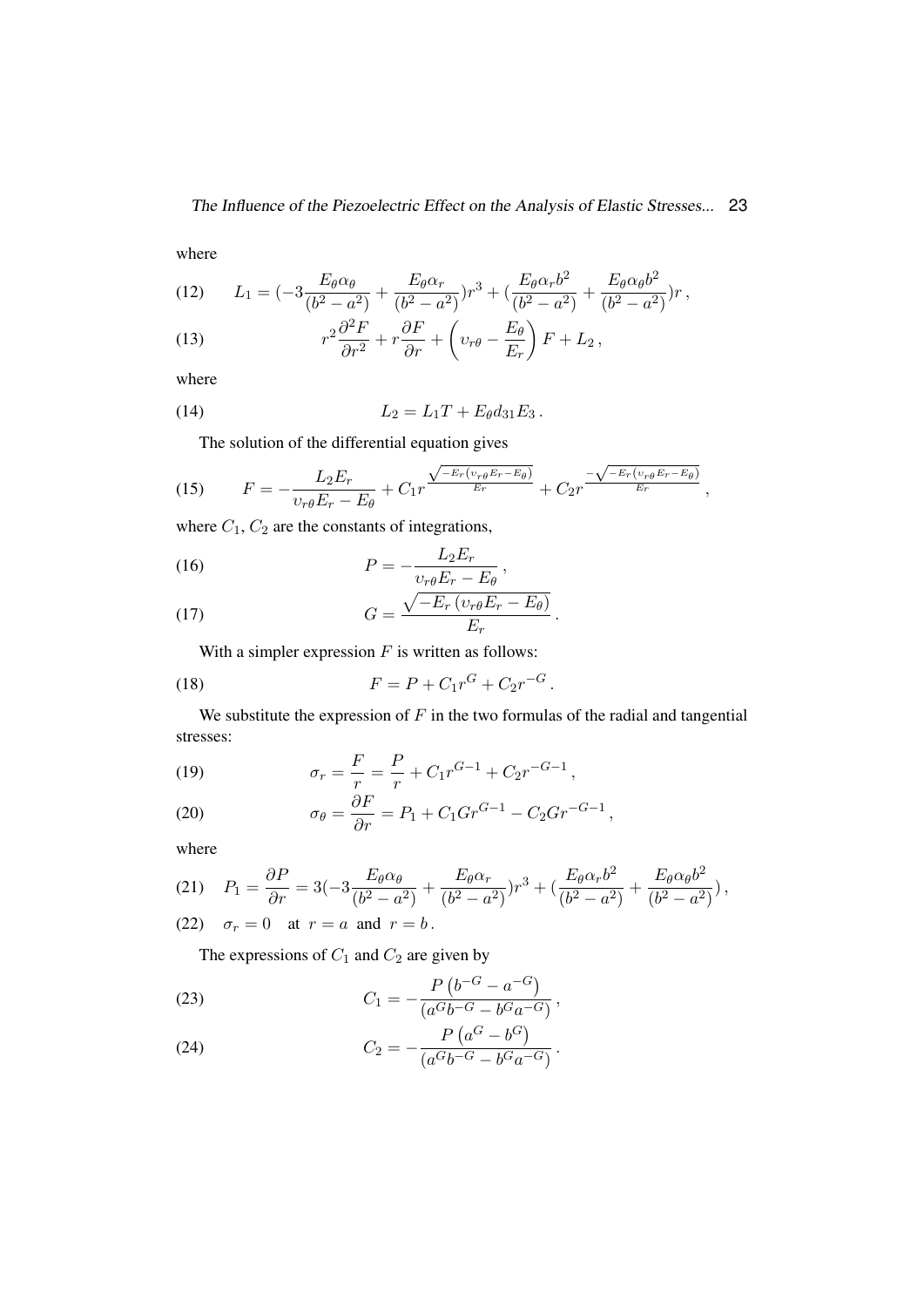## 2 RESULTS AND DISCUSSION

 $E_\theta = 11300$  Mpa,  $E_r = 260$  Mpa,  $v_{r\theta} = 0.43$ ,  $\alpha_r = 130 \times 10^{-6}$   $1$ /°C,  $\alpha_\theta = 12.8 \times$  $10^{-6}$  1/<sup>o</sup>C,  $a = 30$  mm,  $b = 70$  mm,  $d_{31} = -5.35 \times 10^{-7}$  mm/v,  $E_3 = 7150$  v/mm.



<span id="page-4-0"></span>Fig. 2. Variation of the radial stress at 60° C. Fig. 2. Variation of the radial stress at 60◦C. Fig. 2. Variation of the radial stress at 60° C.



<span id="page-4-1"></span> $r<sub>1</sub>$ Fig. 3. Variation of the radial stress at 80° C. Fig. 3. Variation of the radial stress at 80◦C.

The variation of the thermo-elastic radial stresses for the three different temperature values 60◦C, 80◦C and 100◦C with the presence of the piezoelectric effect are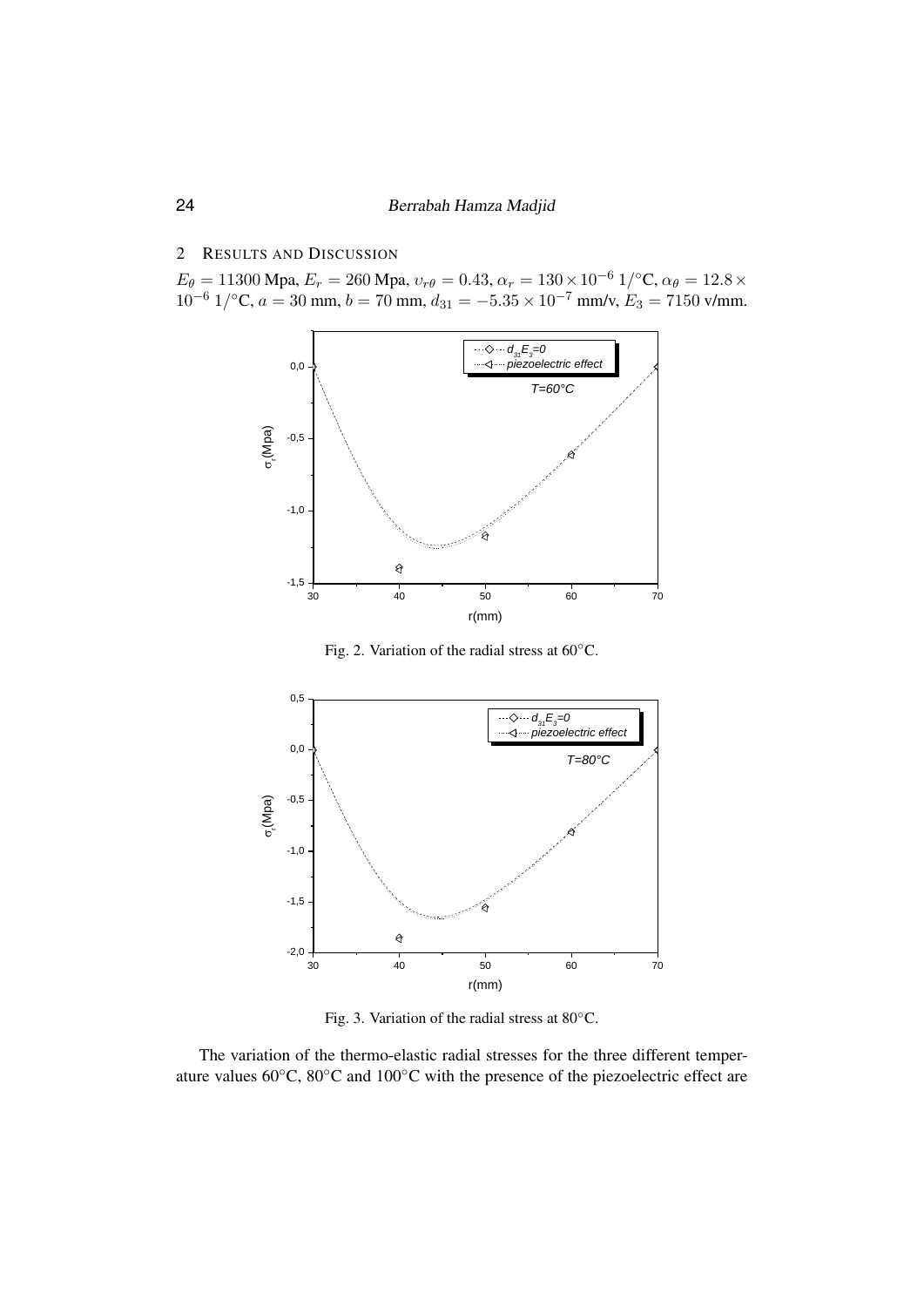

<span id="page-5-0"></span>Fig. 4. Variation of the radial stress at  $100^{\circ}$ C.

shown in Figs. 2, 3 and 4, respectively. These stresses augmented with small ra[tio](#page-4-1)s include this effect; these figures show that all the values of these stresses give the form of compression between the two ends, inner and outer diameter. small ratios include this effect; these figures show that all the values of these



<span id="page-5-1"></span>Fig. 5. Variation of the tangential stress at  $60^{\circ}$ C.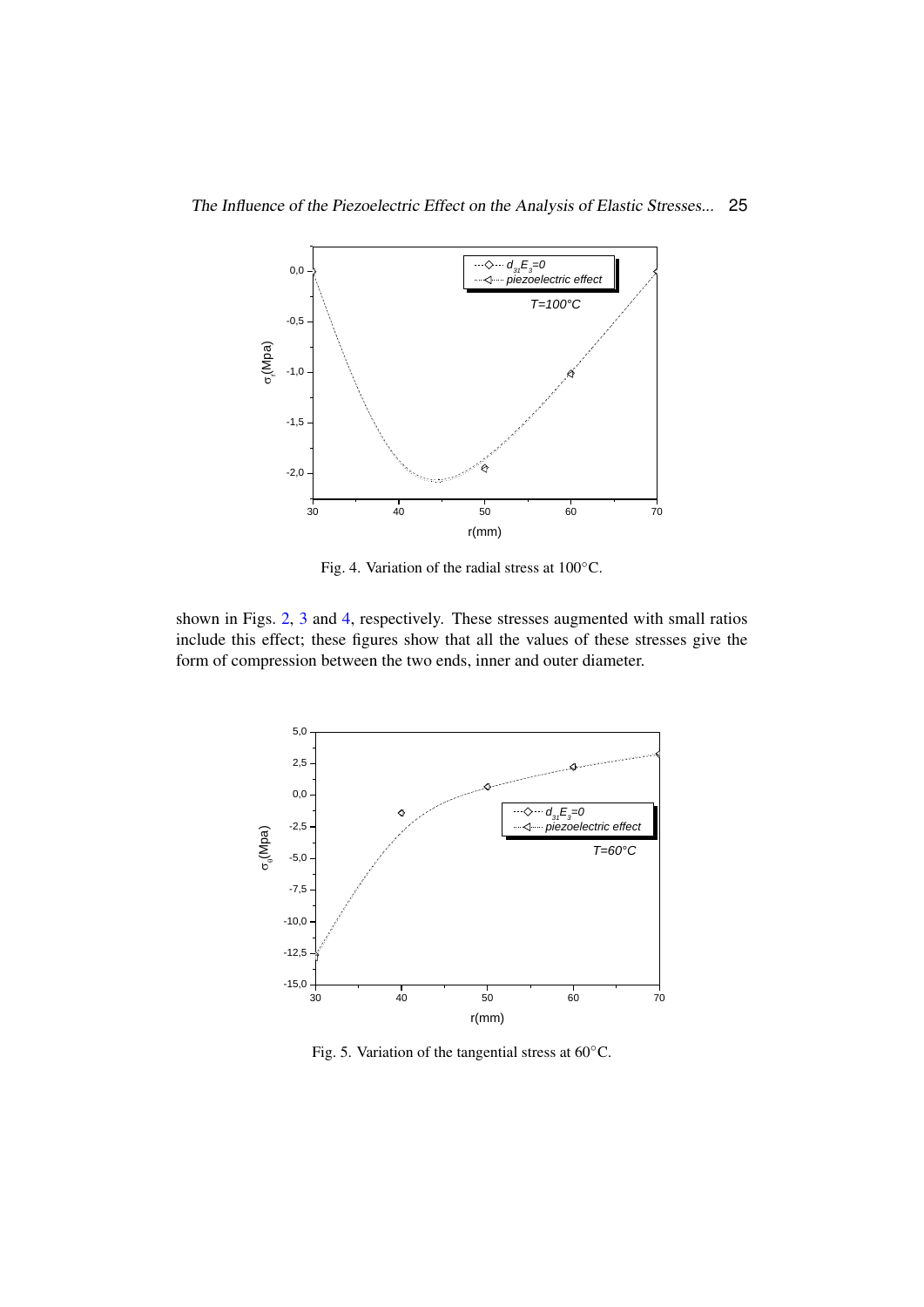

<span id="page-6-0"></span>Fig. 6**.** Variation of the tangential stress at 80° C. Fig. 6. Variation of the tangential stress at 80◦C.



<span id="page-6-1"></span>Fig. 7. Variation of the tangential stress at 100° C. Fig. 7. Variation of the tangential stress at 100◦C.

Figures [5,](#page-5-1) [6](#page-6-0) and [7](#page-6-1) show the tangential stress variation for  $T = 60°$ C, 80°C and 100℃, the influence of the piezoelectric effect is clear in this part, in this part the two phenomena s' is produced, compression and traction, especially in areas where  $a = 30$  mm and  $b = 70$  mm, the figures show that the tangential stresses at the inner diameter are higher than at the outer diameter.